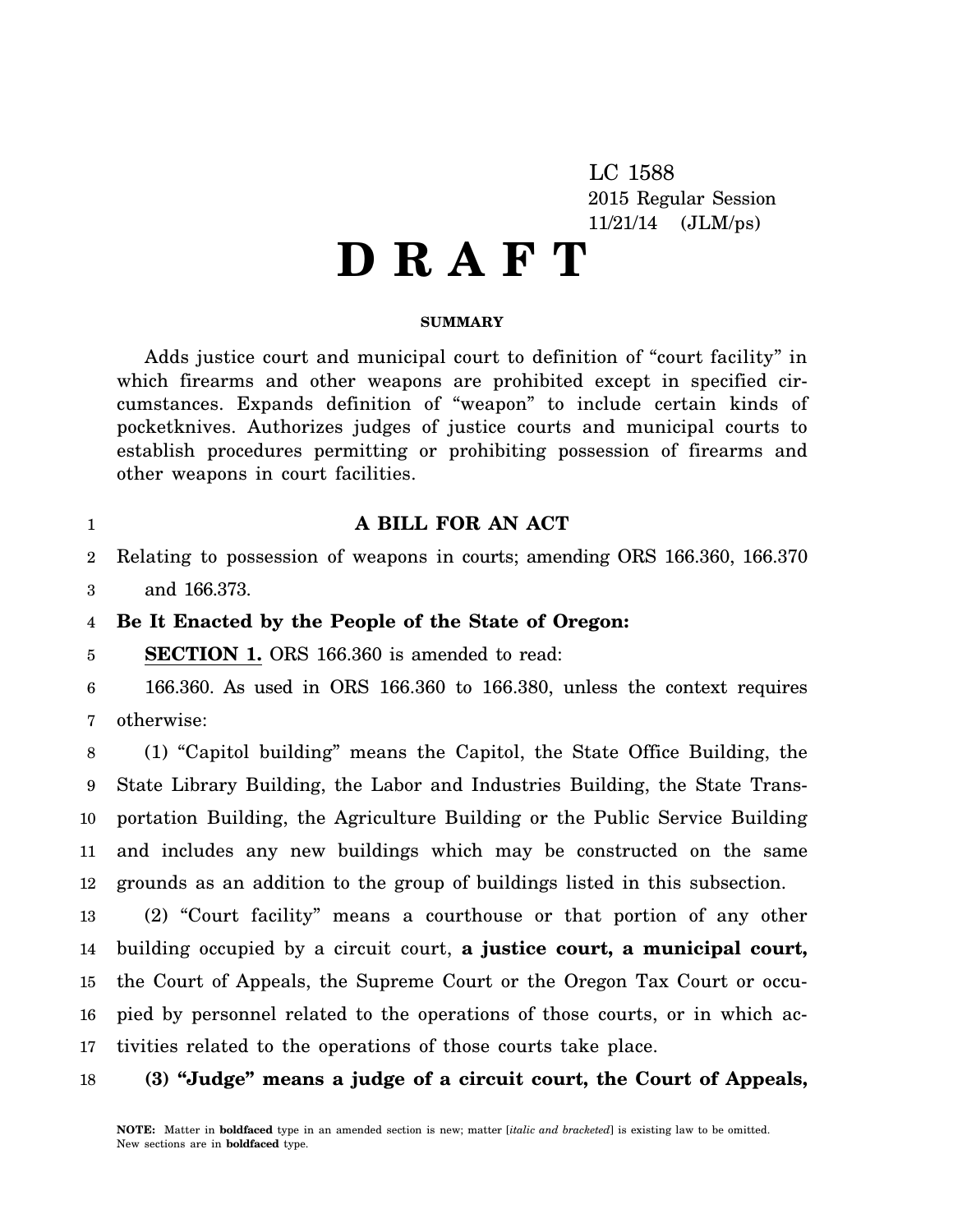1 2 **the Supreme Court, the Oregon Tax Court or a municipal court or a justice of the peace.**

3 4 5 **(4) "Judicial district" means a circuit court district established under ORS 3.012 or a justice of the peace district established under ORS 51.020.**

6 [*(3)*] **(5)** "Loaded firearm" means:

7 8 9 (a) A breech-loading firearm in which there is an unexpended cartridge or shell in or attached to the firearm including but not limited to, in a chamber, magazine or clip which is attached to the firearm.

10 11 (b) A muzzle-loading firearm which is capped or primed and has a powder charge and ball, shot or projectile in the barrel or cylinder.

12 13 14 15 16 17 [*(4)*] **(6)** "Public building" means a hospital, a capitol building, a public or private school, as defined in ORS 339.315, a college or university, a city hall or the residence of any state official elected by the state at large, and the grounds adjacent to each such building. The term also includes that portion of any other building occupied by an agency of the state or a municipal corporation, as defined in ORS 297.405, other than a court facility.

18 [*(5)*] **(7)** "Weapon" means:

19 (a) A firearm;

20 21 22 23 (b) Any dirk, dagger, ice pick, slingshot, metal knuckles or any similar instrument or a knife**,** other than an ordinary pocketknife **with a blade less than 4 inches in length**, the use of which could inflict injury upon a person or property;

24 25 (c) Mace, tear gas, pepper mace or any similar deleterious agent as defined in ORS 163.211;

26 (d) An electrical stun gun or any similar instrument;

27 (e) A tear gas weapon as defined in ORS 163.211;

28 29 30 (f) A club, bat, baton, billy club, bludgeon, knobkerrie, nunchaku, nightstick, truncheon or any similar instrument, the use of which could inflict injury upon a person or property; or

31 (g) A dangerous or deadly weapon as those terms are defined in ORS

[2]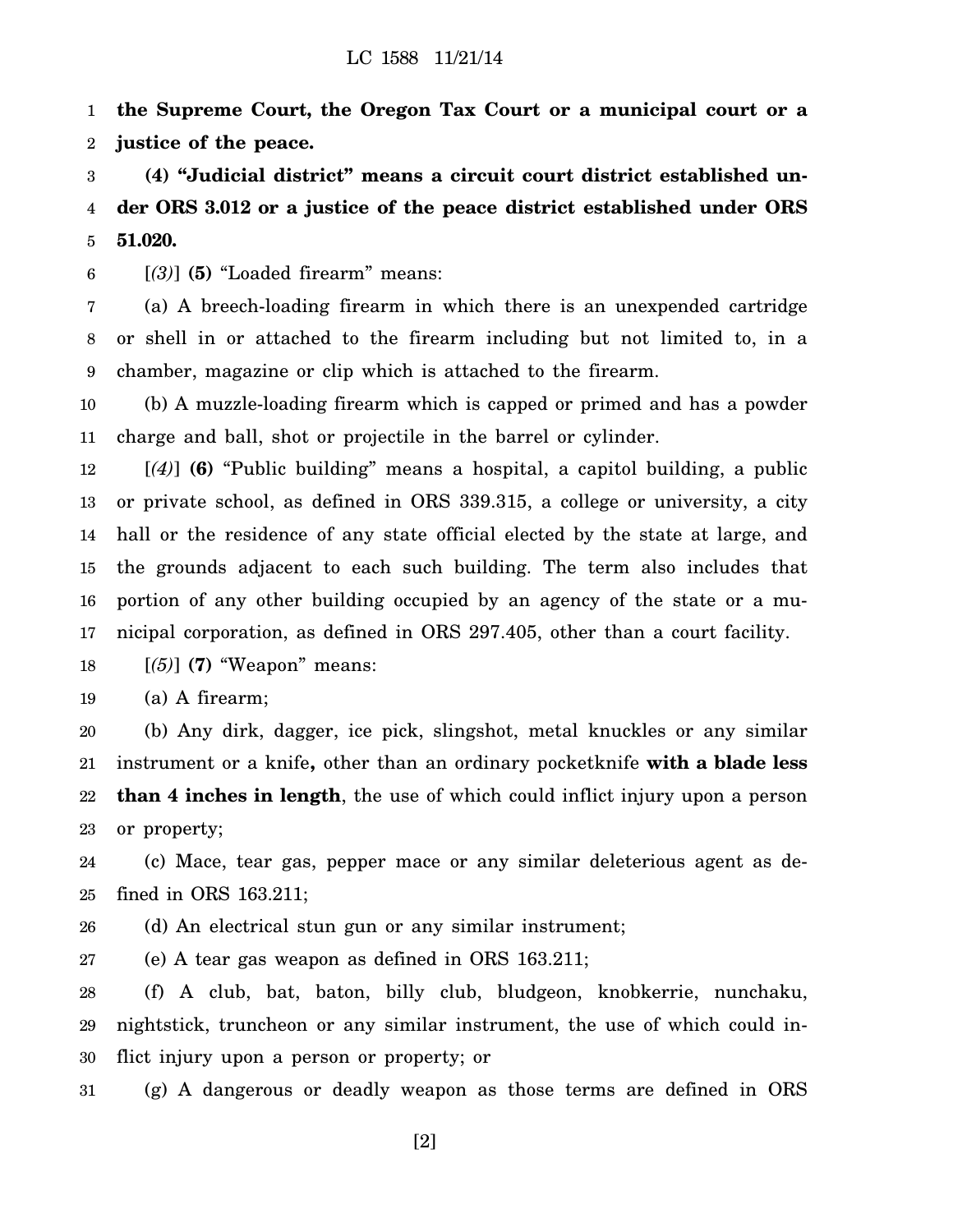1 161.015.

2 **SECTION 2.** ORS 166.370 is amended to read:

3 4 5 166.370. (1) Any person who intentionally possesses a loaded or unloaded firearm or any other instrument used as a dangerous weapon, while in or on a public building, shall upon conviction be guilty of a Class C felony.

6 7 (2)(a) Except as otherwise provided in paragraph (b) of this subsection, a person who intentionally possesses:

8 9 10 (A) A firearm in a court facility is guilty, upon conviction, of a Class C felony. A person who intentionally possesses a firearm in a court facility shall surrender the firearm to a law enforcement officer.

11 12 13 14 (B) A weapon, other than a firearm, in a court facility may be required to surrender the weapon to a law enforcement officer or to immediately remove it from the court facility. A person who fails to comply with this subparagraph is guilty, upon conviction, of a Class C felony.

15 16 17 (b) The presiding judge of a judicial district **or a municipal court** may enter an order permitting the possession of specified weapons in a court facility.

18 (3) Subsection (1) of this section does not apply to:

19 20 (a) A sheriff, police officer, other duly appointed peace officers or a corrections officer while acting within the scope of employment.

21 22 23 (b) A person summoned by a peace officer to assist in making an arrest or preserving the peace, while the summoned person is engaged in assisting the officer.

24 25 (c) An active or reserve member of the military forces of this state or the United States, when engaged in the performance of duty.

26 27 (d) A person who is licensed under ORS 166.291 and 166.292 to carry a concealed handgun.

28 29 30 (e) A person who is authorized by the officer or agency that controls the public building to possess a firearm or dangerous weapon in that public building.

31 (f) An employee of the United States Department of Agriculture, acting

[3]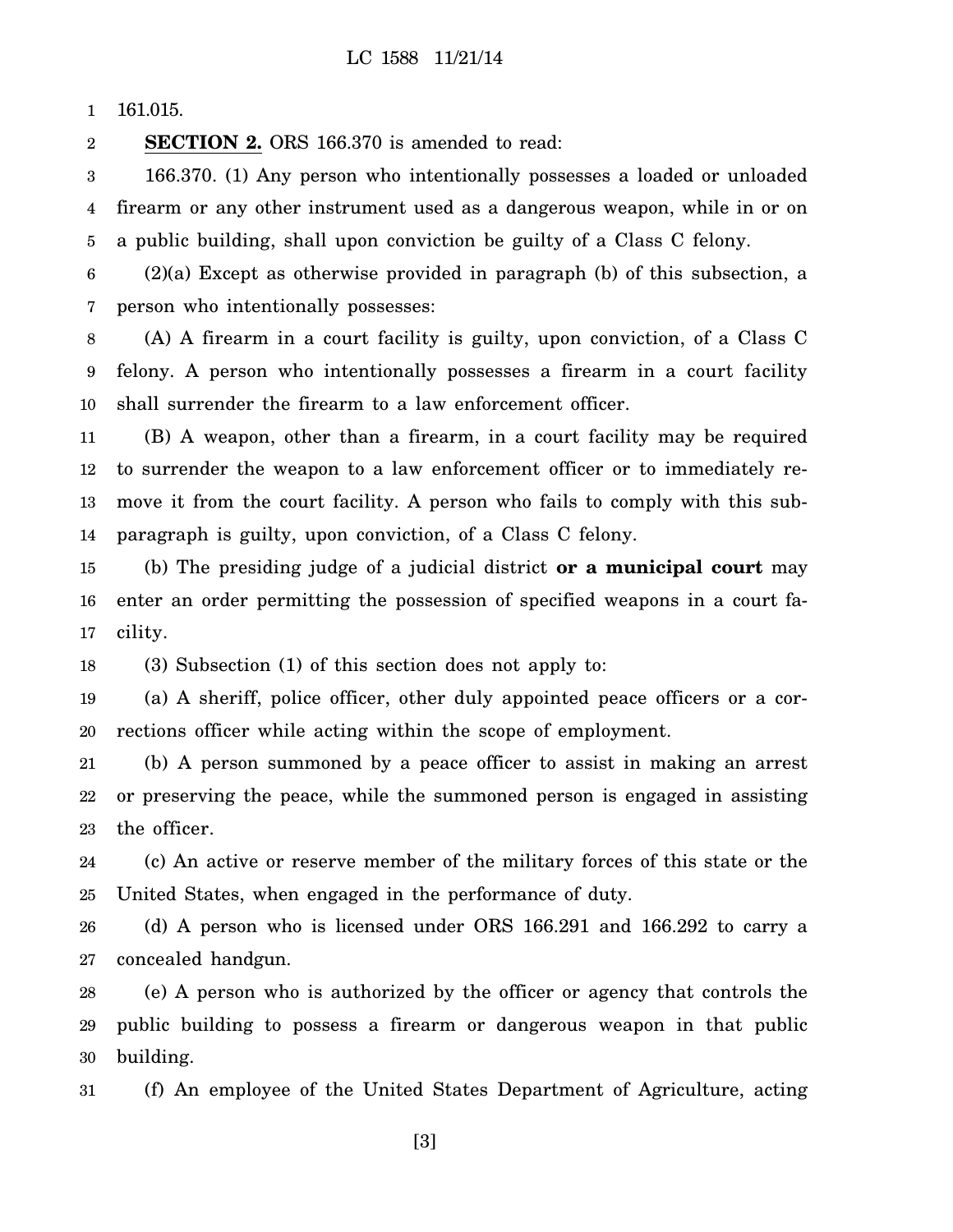1 2 within the scope of employment, who possesses a firearm in the course of the lawful taking of wildlife.

3 (g) Possession of a firearm on school property if the firearm:

4 5 (A) Is possessed by a person who is not otherwise prohibited from possessing the firearm; and

6 (B) Is unloaded and locked in a motor vehicle.

7 8 9 (4) The exceptions listed in subsection (3)(b) to (g) of this section constitute affirmative defenses to a charge of violating subsection (1) of this section.

10 11 12 13 14 (5)(a) Any person who knowingly, or with reckless disregard for the safety of another, discharges or attempts to discharge a firearm at a place that the person knows is a school shall upon conviction be guilty of a Class C felony. (b) Paragraph (a) of this subsection does not apply to the discharge of a firearm:

15 16 (A) As part of a program approved by a school in the school by an individual who is participating in the program;

17 18 (B) By a law enforcement officer acting in the officer's official capacity; or

19 20 21 (C) By an employee of the United States Department of Agriculture, acting within the scope of employment, in the course of the lawful taking of wildlife.

22 23 (6) Any weapon carried in violation of this section is subject to the forfeiture provisions of ORS 166.279.

24 25 26 (7) Notwithstanding the fact that a person's conduct in a single criminal episode constitutes a violation of both subsections (1) and (5) of this section, the district attorney may charge the person with only one of the offenses.

27 28 (8) As used in this section, "dangerous weapon" means a dangerous weapon as that term is defined in ORS 161.015.

29 **SECTION 3.** ORS 166.373 is amended to read:

30 31 166.373. (1) Notwithstanding ORS 166.370 (2) and except as provided in subsection (2) of this section, a peace officer, as defined in ORS 161.015, or

[4]